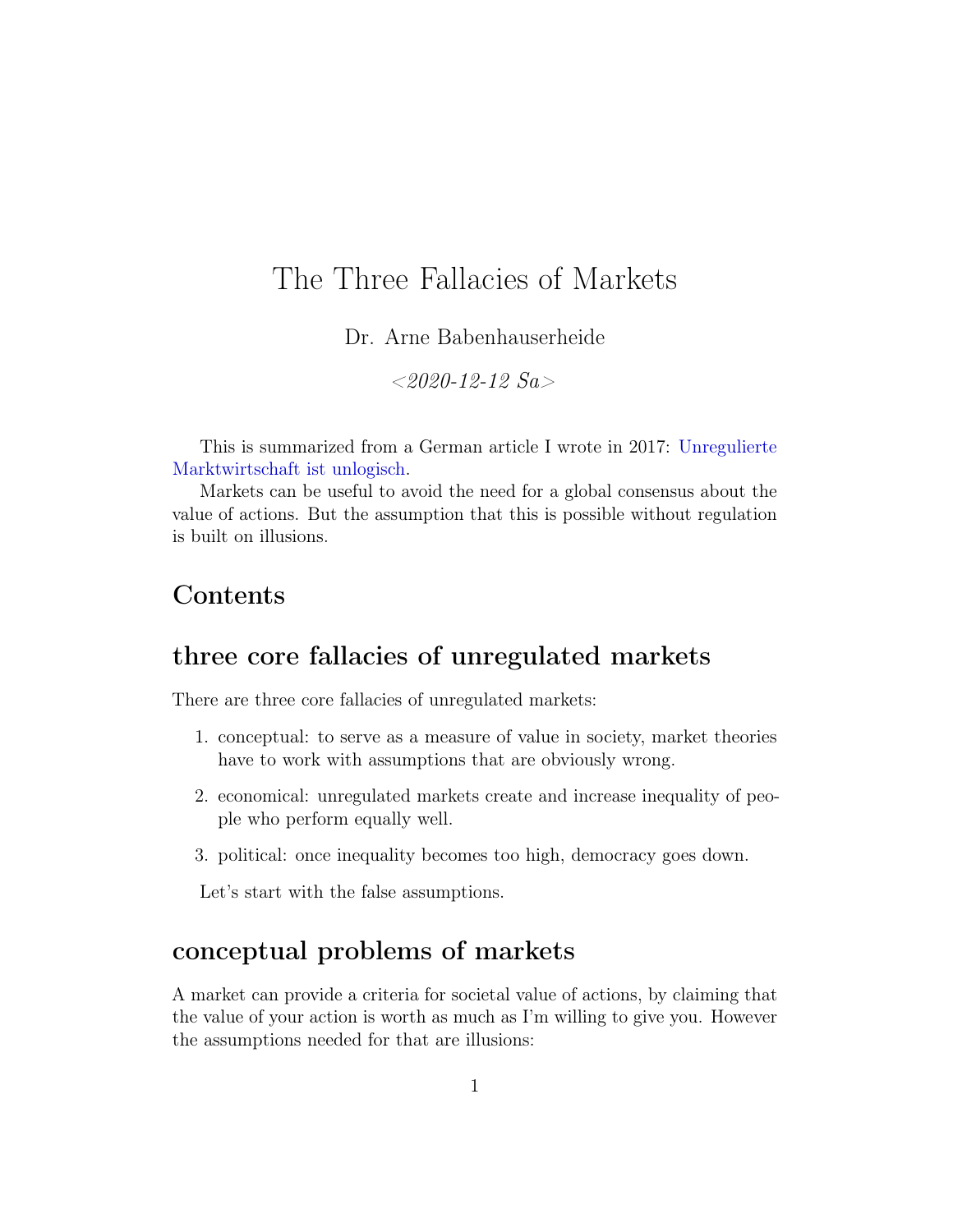- If people have unequal amounts of money to start with, they can give different amounts of value, but the value they give does not equal societal value. It is just personal preference, and the difference does not get reduced. This is easy to understand if one person has everything: That person can decide to give value only to actions which lead the money directly back by simply starving anyone who doesn't give the money back. This is a reason why every market system must have a way to break up monopolies.
- Someone who can create something with a fixed amount of money cannot automatically create more of it with more money. An artist who can use 30-100k\$ to create a great music album cannot automatically create 100 great albums if he or she gets 100 times the amount of money.
- Someone who receives money can spend it and thereby decide which actions have value in society. However the assumption that the ability to create something of value always goes hand in hand with the ability to judge the value of other actions is an illusion. Someone who creates great paintings does not automatically spend money on things the people who gave him or her money would see as valuable. As an example, just remember the number of artists who succumbed to cocain over the years.

There are ways to limit the effects of these problems, but all of these ways require regulating the market, and the market gives power to those who benefit from removing those regulations which are needed to make the market a tool for the good of society. Therefore every time you choose to build a market into something, you are playing with fire.

## economic problems of markets

Markets increase inequality because larger factories can produce goods for less money per good (this also goes for other means of production). Therefore someone who can invest much to start with will gain more per product, which in turn increases his or her wealth. In short: the rich get richer.

Bankers call this the gravity of money. Rich people say "the first million is the hardest".